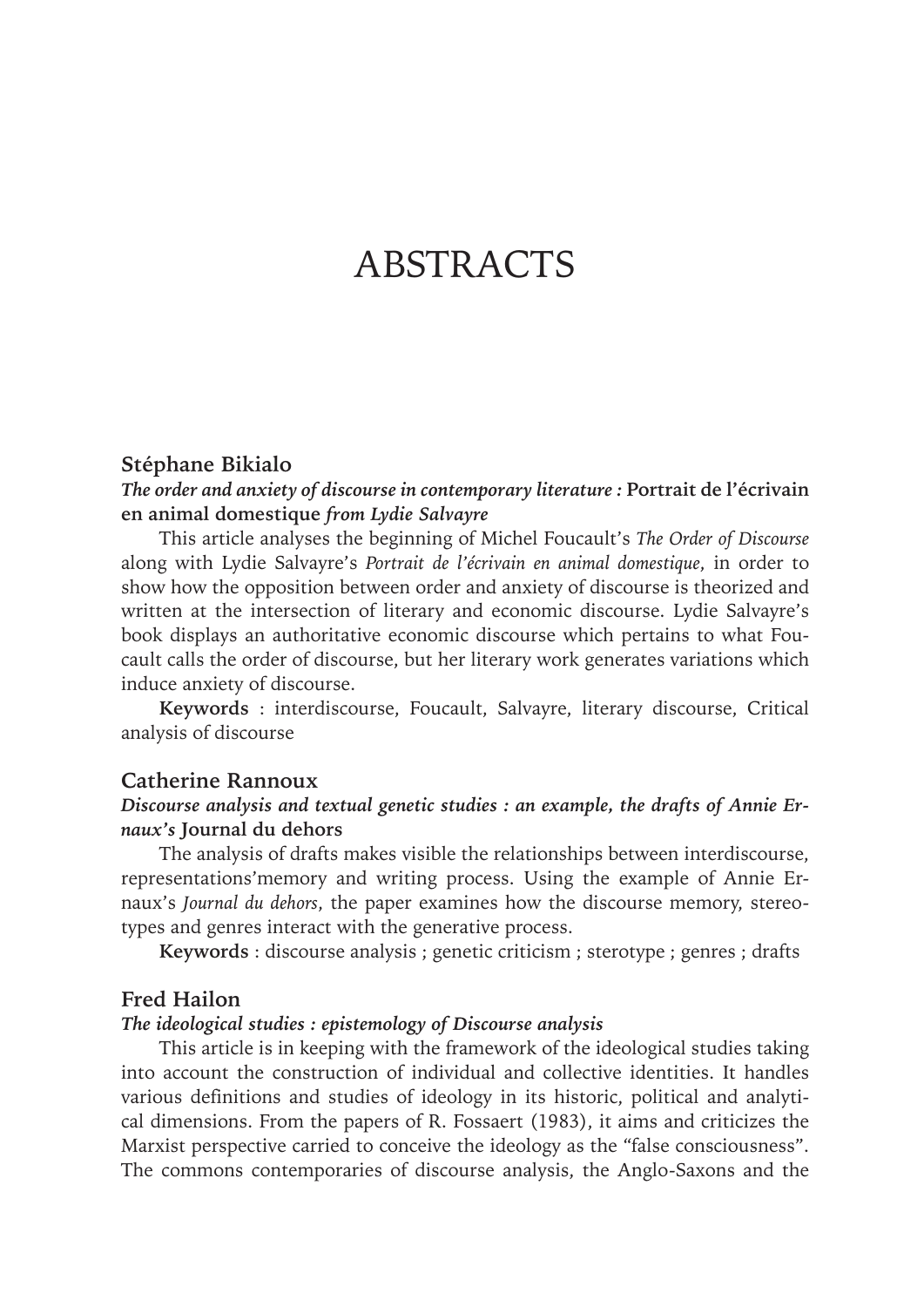French, in particular the *Critical discourse analysis* (CDA) and the Discourse analysis "French School" (AD/ ADF) studie differents observables sociocognitives. Each of the currents observes in its own way and according to its field of intervention what it gave itself of theories and ideological objects of analysis.

**Keywords** : discourse analysis, politic cognition, ideology and ideologization, de/resubjectivisation, sociopolitical interaction,

## **Monika Kostro**

#### **Krystyna Wróblewska-Pawlak**

# *The role of forms of address in the strategies of discrediting a female opponent in media political discourse*

Interactions between politicians in the media frequently take on a polemical character, working to discredit an opponent in the eyes of the audience. Yet a verbal assault, especially if launched at a female politician, can negatively affect the public image of the sender. Therefore, male politicians tend to resort to less overt means of depreciating their female opponents, such as forms of address.

**Keywords** : forms/terms of address, address system, politeness, ethos, political discourse

## **Philippe Caron**

#### *Marc Angenot's* **La parole pamphlétaire.** *A critical survey.*

This article deals with Marc Angenot's major contribution to the academic field of discourse analysis through the 1982 publication of his book "La Parole pamphlétaire" (Paris, Payot 1982). In the course of his typological approach of what he terms "discours enthymématique", Angenot draws a rather comprehensive picture of what the French term "littérature d'idées". The article also enhances the eclectic tools used by Angenot to describe a particular genre called in French "pamphlet", the denotation of which varies from the English meaning of the word. It then goes on with an application to René Pommier's *Roland Barthes ras le bol* which, through a multiple approach, proves to be a real *pamphlet,* although both its content and style are very similar to Pommier's previous thesis defended at Paris IV Sorbonne University. As a conclusion, the author underlines the importance of Angenot's approach for the present days.

**Keywords** : Discourse analysis, Marc Angenot, book « *La Parole pamphlétaire* », René Pommier's tract « *Roland Barthes ras le bol* »

## **Elżbieta Pachocińska**

#### **Time for Outrage!** *by Stéphane Hessel : the modern political pamphlet*

This article focuses on the discursive strategies introduced by the author to express his posture of pamphleteer in the political essay *Time for Outrage!* It was observed that for realize his intention the author introduces voices of the French Resistance veterans and citizens. These collective voices are constructing the ethos of indignant and legitimating the message of S. Hessel in the public space.

**Keywords** : posture of pamphleteer, ethos of indignant